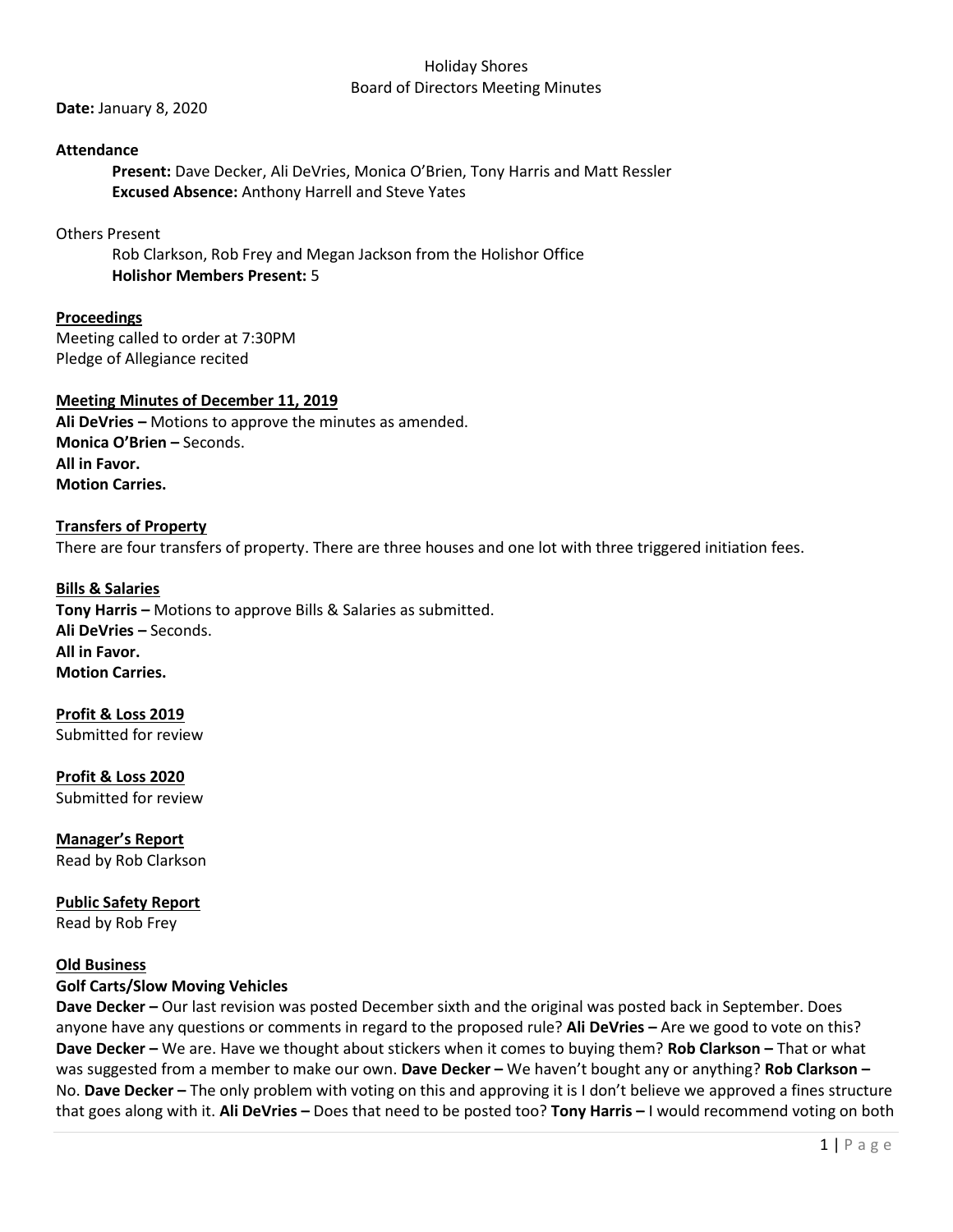# Holiday Shores

# Board of Directors Meeting Minutes

at the same time, so we have a fines structure before putting a rule in place. **Dave Decker –** The fines structure can be posted as part of this rule. If we come to an agreement on what that fines structure is, have it documented, we can vote on it at the next meeting. **Monica O'Brien –** Anthony and I have not gotten together to talk about that. **Dave Decker –** We can table this discussion, that way we can vote on it all at once. **Matt Ressler –** I think that's a great idea. **Ali DeVries –** Do we want to discuss the fines structure? **Dave Decker –** We have talked about it the last couple meetings. I know Monica and Anthony were going to get together to write something up and submit it to us is where I believe where we left it. **Matt Ressler –** Monica, when will you have that? **Monica O'Brien –** Hopefully next meeting.

# **2020 Ditching Project**

**Dave Decker –** Rob Clarkson has submitted the final numbers to us. From the 2019 budget, we have roughly \$129,500 carried over because we didn't do the ditching. The plan is to utilize it in 2020. The forecasted cost to do so is roughly \$142,000. Is that correct, Rob? **Rob Clarkson –** Yes. **Dave Decker –** Which puts us about \$12,500 short from our carry over. We do expect to have other carry over, correct? **Tony Harris –** Yes. **Dave Decker –** It is expected to have carry over from 2019 in addition to the road budget money we didn't spend. The first question to the Board is do you have any questions in regard to the plan and estimates that have been put forth? We have bids from a company to do the work. The plan is we'll do the concrete driveways. If we move forward with approving and funding this plan, that means of the carry over we're going to have which we do not have a solid number on yet. We would be pulling roughly \$12,500 out of that carry over and allocating it to the plan. **Rob Clarkson –** You had asked me about the timeline for them to get started, I was told two to three weeks and April would be perfect for them. **Tony Harris –** We are waiting until April for them to start? **Rob Clarkson –** Yes, somewhere around April. **Tony Harris –** How many days did they give us to complete the work? **Rob Clarkson –** Forty-nine days.

**Tony Harris –** Motions to approve the contract and ditching plan as submitted. **Ali DeVries –** Seconds. **All in Favor.**

**Motion Carries.**

# **Correspondence**

# **Letter from Regina Shutta & Marie Preimesberger, 155**

*I am writing this to make you aware of an existing problem in mail delivery and mailbox access. According to the Post Office, there is an eight-foot clearance which must be maintained on either side of the rural mailbox. There is not to be parking within that space on days mail is to be delivered. I have noticed that my mailbox is not the only one effected. The letter carrier is not to back up to reposition the vehicle, so if there is no clear means of getting the mail delivered, there will be no pickup nor delivery to that residence that day. If there are several days this mailbox is not to be delivered to because of this blockage by cars, the mail will have to be picked up in Edwardsville in the future. I have seen several mailboxes which can't be delivered too during my drive and bike rides in this area. On December 21, I again experienced a car parked in front of my mailbox and the delivery truck not picking up or leaving new mail for me. It was necessary to get my mail out of the mailbox and run after the mail truck to exchange our mail. I posted a small NO PARKING sign on my mailbox to let visitors to my neighbors know they cannot park there. I was notified by Rob Clarkson that I can't post that sign until I attend a Board of Directors meeting to get a variance for my sign. This is my way of notifying you of my intention to come to the next Board meeting to collect a variance.* 

**Regina Shutta, 155 –** This is a reoccurring problem. The people that parked in front of my mailbox on that particular day was there all day. Neither my partner or I are able to run after the mail person to receive our mail. It was fortunate that there was no ice on the ground, but I went out there as fast as I could to exchange our mail. That is when I posted the sign on the mailbox post. The Public Safety officer that was on duty took a photo of it and told us that we have to have a variance from the Board to post our sign. Both of us are handicapped and neither of us are capable driving to Edwardsville to pick up our mail on a regular basis. What we are looking for is some way of notifying people of the rules when parking in front of mailboxes and a variance to place that sign so people will know to not park in front of the mailbox. **Matt Ressler –** Did you talk to your neighbors? **Regina Shutta, 155 –** I believe they were friends of my neighbors. There is at least one-hundred feet of open land that they could have parked on our side of the street. **Marie**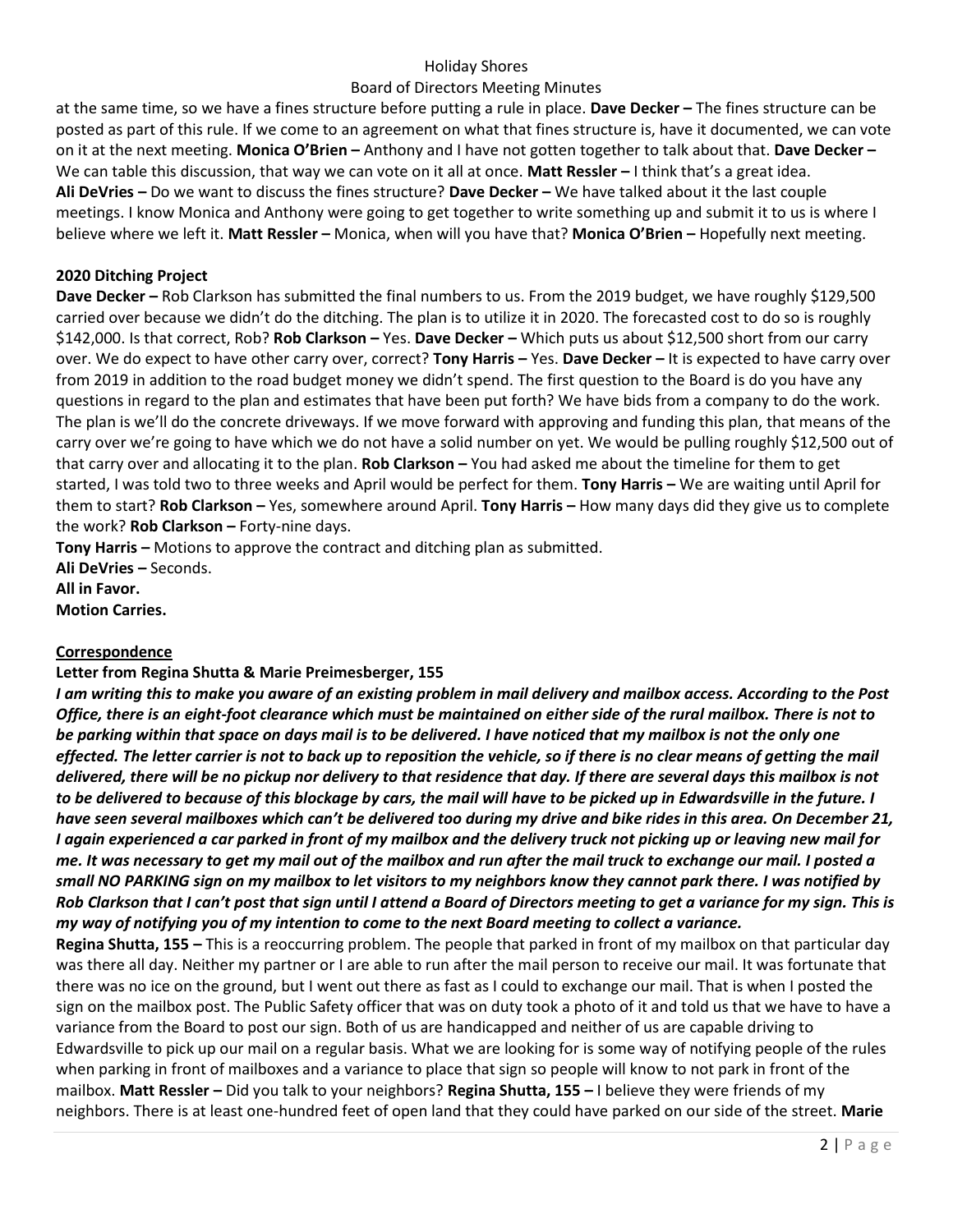# Holiday Shores

# Board of Directors Meeting Minutes

**Preimesberger, 155 –** There are four lots on our side of the street, so there is at least four-hundred feet for parking along that side of the street. Why do they have to park in front of the mailbox? There is no reason. The folks on the other side of the street have four car spaces in their driveway for parking. I was the one to sit and watch for the mail carrier because I was expecting mail that day and had to get the mail out of my mailbox to be exchanged. I saw them drive by and skip our house, so I had to go after them four houses down. This isn't the first time. **Matt Ressler –** Did you talk to your neighbors? **Marie Preimesberger, 155 –** Not that day. **Matt Ressler –** Have you talked to them in the past? **Marie Preimesberger, 155 –** No, we don't know them. **Regina Shutta, 155 –** They do not socialize. **Marie Preimesberger, 155 –** It should be common knowledge to not park in front of a mailbox. As I have observed the three mailboxes in that area, ours is the only one that gets parked in front of somehow. We would either like to have a variance to have a no parking sign or having people park on the other side of the street. **Matt Ressler –** That is something you would have to talk to them about. Ask them to park on the other side of the street. **Monica O'Brien –** Could we maybe give them a courtesy call? Do we know what particular home this is coming from? **Marie Preimesberger, 155 –** I know which house it is, but I don't know the address. **Ali DeVries –** Could Public Safety ask them to move? **Dave Decker –** If you know who it is, they can. **Monica O'Brien –** I'm not comfortable giving a variance for a sign when we haven't made that step of communication with the offender. Not receiving your mail is obviously a problem but I don't believe a sign would fix the problem for someone who is disrespectful anyway. **Regina Shutta, 155 –** Could there be something published in the Holiday Times? **Monica O'Brien –** I think we can absolutely do that. **Dave Decker –** Your letter here will also be in the minutes as well as this conversation. We could publish something separate as a reminder to folks. **Monica O'Brien –** I feel that is reasonable. We wont necessarily say it is your home but a general reminder to be courteous to your neighbors. **Dave Decker –** I have had the same issue occasionally at my place. It is a situation that happens everywhere. Publishing a reminder on the safety page and the minutes in the Holiday Times would be ideal. I have heard from a couple of Board members that they are not comfortable giving a variance for a sign on the mailbox. **Regina Shutta, 155 –** If that does not resolve the issue, would you consider a variance for a small no parking sign? **Matt Ressler –** Have you reached out to the Sheriff's Office? **Regina Shutta, 155 –** No, I didn't think I needed to go that far. It's a parking issue. **Dave Decker –** Putting up a sign is not going to solve it. **Monica O'Brien –** I feel if they are going to ignore the direct request, they would ignore the sign as well. I do think we should just be courteous enough to bring the problem forward to your neighbor. **Regina Shutta, 155 –** The impression I had gotten from Rob Clarkson is you are the ultimate authority here. **Ali DeVries –** For signs. **Regina Shutta, 155 –** The postman can't even tell us what to do about it because we had gotten the advice from them to put a sign in place. That is why I am coming to you for advice. **Dave Decker –** You have gotten several pieces of advice and from what else I am hearing from the Board, they are not comfortable with doing that at this point. Let's take the steps that we have identified, and Matt made a point to contact the Sheriff's Office. Let's see if that resolves the issue. If we were to approve your sign, we would have to approve it across the board and we, as a community, do not want to see no parking signs everywhere. **Ali DeVries –** I would suggest just knocking on the door and see how you are received. If you don't want to, that's fine. I have knocked on people's doors and they have told me to go pound sound and that's fine. I would call the Sheriff's Office at that point. **Dave Decker –** We have a plan. This will be in the Holiday Times as part of the minutes. If you run into anymore issues, you have an opportunity to reach out to the Sheriff's Office. **Marie Preimesberger, 155 –** Does the Association get billed if the Sheriff's Office is called out here? **Matt Ressler –** No. They are out here all the time. **Ali DeVries –** Especially if you call.

# **Letter from Madison Communications**

**Dave Decker –** In their letter, they are talking about all the things they are doing and complaining about the television stations raising their prices. Effective February 1, 2020, the monthly regional sport network fee will increase \$1.03 to cover a portion of the substantial rising cost of contractual obligations to transmit certain regional sports networks. In addition, the monthly HDTV-Expanded Advantage HD tier rate will increase by \$5.00 to cover the out of control costs of the conglomerate programming networks. That is the core of the letter and we can publish a copy of this in the Holiday Times so everybody can see it.